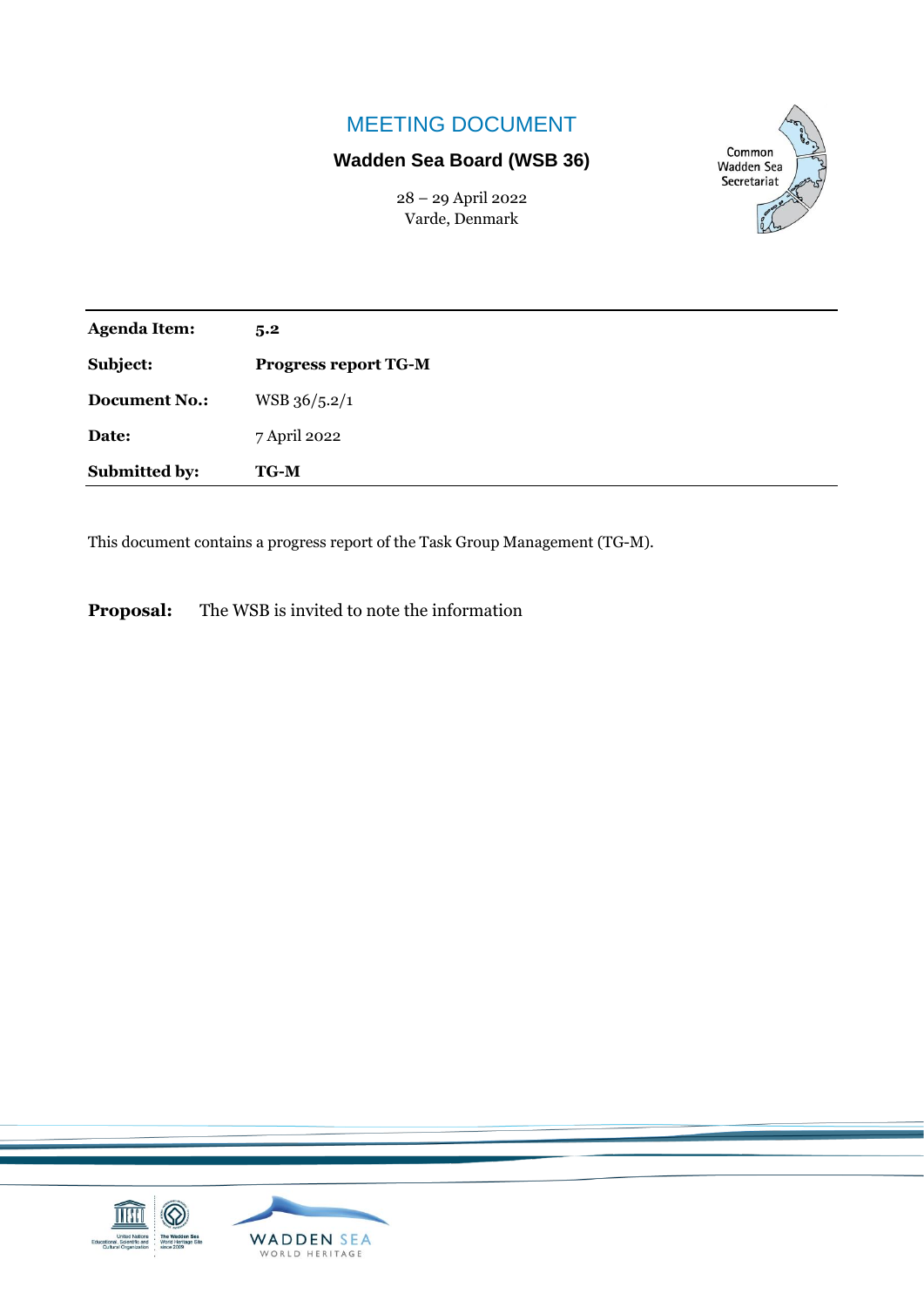# Task Group Management (TG-M) progress report to WSB 36

Since WSB 35, the TG-M has progressed on (3, 7, 8, 9, 10, 11), respectively accompanied/supported (1, 2, 4, 5, 6, 12, 13 and 14) the following specific items:

# **1. Flyway & Breeding Birds**

In line with the decision of the European Commission to halt cooperation with Russian entities in research, science, and innovation, IKI decided not to fund Russian involvement in any new projects (such as ours). During consultation with the ZUG, IKI and our project partners, it was decided to exclude activities in the Arctic and instead increase the number of implementation sites along the African coastline supporting large numbers of migratory birds. We are allowed to change the proposal for the preparation phase accordingly and submit it again. If funding for the preparation phase is granted, consultations with potential implementation partners will be held at the beginning of the preparation phase, so that their experience and knowledge can be considered during the development of project activities. IKI made clear that the decision to allow the submission of a revised preparation phase proposal is no guarantee that funding for the project proposal will be granted. It has to be made entirely clear that the revised project still fits the flyway approach.

The East Atlantic Youth Forum 2022 will take place on the 9 & 10 July 2022. The EAFYF 2021 has shown a lot of commitment by young people along the Flyway. While many of them volunteer their time for research and monitoring activities, funds are urgently needed to ensure activities and outcomes are sustainable. The aim of the EAFYF 2022 is to support young people in their conservation initiatives by providing fundraising training, increasing their capacity to successfully apply for grants.

The new Flyway Assessment Report is going into print in the next days. The CWSS is preparing an infographic/poster that can be used to reach a wider audience, especially among members of the public.

On 24 March 2022 members of trilateral expert groups EG Breeding Birds and EG Saltmarshes and Dunes together with other experts held a bilateral workshop on 'Declining breeding bird numbers in the Wadden Sea in a view of management and restoration of dunes and beaches' in Hamburg. The event gave floor to discuss a basic framework for developing guidelines concerning the effective management of dunes and beaches and the improvement of breeding habitat conditions.

#### **Proposal: WSB is invited to note the information.**

### **2. Fish targets / Swimway**

No progress since WSB 35

### **3. Wardening & management**

Planning of a wardening workshop in April 2022 under lead of Dutch TG-M members is on-going.

#### **Proposal: WSB is invited to note the information.**

### **4. Seal Management Plan**

The Wadden Sea Day 2022 will focus on trophic relationships in the Wadden Sea, giving the opportunity to celebrate seals as top predators in the Wadden Sea ecosystem.

#### **Proposal: WSB is invited to note the information**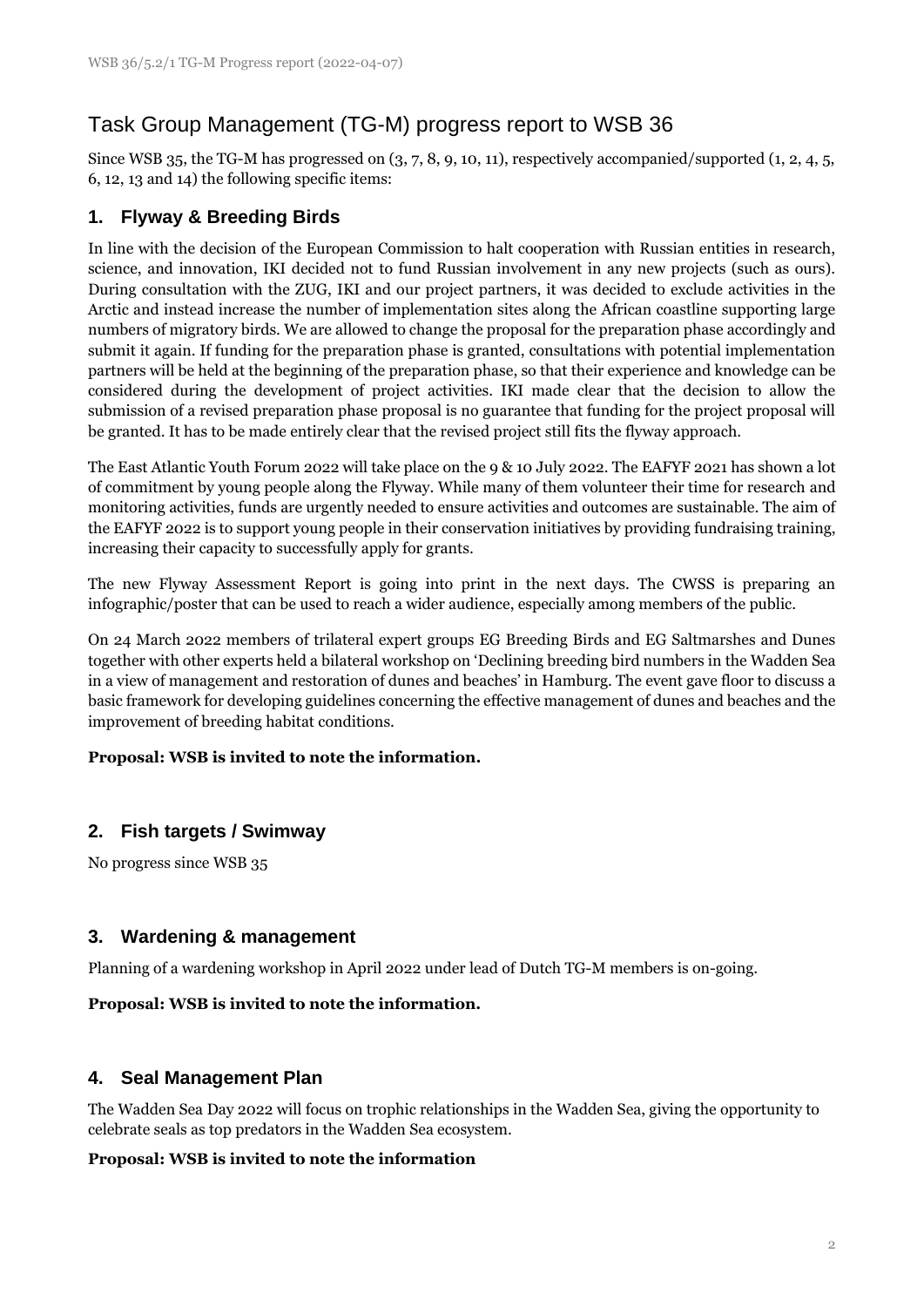## **5. Harbour porpoises**

No progress since WSB 35

### **6. Alien Species**

No progress since WSB 35

### **7. Sustainable Fisheries**

As one key topic towards sustainable management in the Wadden Sea, sustainable fisheries is being tackled within the frame of the single integrated management plan (SIMP) (see page 4 item 12).

No progress since WSB 35.

#### **Proposal: WSB is invited to note the information.**

#### **8. Marine litter**

Based on a trilateral inventory on marine litter related policies and activities in the Trilateral Wadden Sea Region (se[e WSB 32/5.2/5 TG-M Marine Litter inventory\)](https://www.waddensea-worldheritage.org/system/files/WSB-32-5-2-5-tg%20m%20marine%20litter.pdf), the Task Group Management (TG-M), in consultation with the Task Group Monitoring and Assessment (TG-MA), have agreed on consolidated recommendations to the Trilateral Wadden Sea Cooperation (TWSC). The combined inventory and recommendations are submitted as separate agenda item to WSB 36 (WSB 36/5.2/2). With completion of this document, TG-M considers the Leeuwarden Declaration paragraphs 22 and 23 as fully addressed.

*22. Strive to substantially reduce the amount of marine litter in the Wadden Sea by the year 2030;*

*23. Instruct the Wadden Sea Board to make use of all relevant existing monitoring and action programmes, as well as existing action plans, taking into account local, national and multilateral initiatives to gain and exchange adequate additional knowledge on sources and impacts of marine litter (such as microplastics) on the Wadden Sea ecosystem and stimulate and support appropriate measures;*

#### **Proposal: WSB is invited to note the information and proposal in separate documen[t WSB](https://www.waddensea-worldheritage.org/system/files/WSB-36-5-2-2%20TG-M%20marine%20litter_FINAL.pdf)  [36/5.2/2](https://www.waddensea-worldheritage.org/system/files/WSB-36-5-2-2%20TG-M%20marine%20litter_FINAL.pdf)**

### **9. Energy**

As one key topic towards sustainable management in the Wadden Sea, energy is being tackled within the frame of the SIMP (see page 4 item 12).

The ad hoc Working Group Cables and Pipelines (ad hoc WG-CP) has started their work on the implementation deficits of No.29, Leuwarden Declaration as far and pragmatic as possible, in due time for the Wadden Sea Trilateral Governmental Conference end of 2022 (for Terms of Reference see [WSB 35/5.2](https://www.waddensea-worldheritage.org/system/files/WSB-35-5-2-TG-M-Progress-Report.pdf)  [TG-M Progress report\)](https://www.waddensea-worldheritage.org/system/files/WSB-35-5-2-TG-M-Progress-Report.pdf).

#### **Proposal: WSB is invited to note the information.**